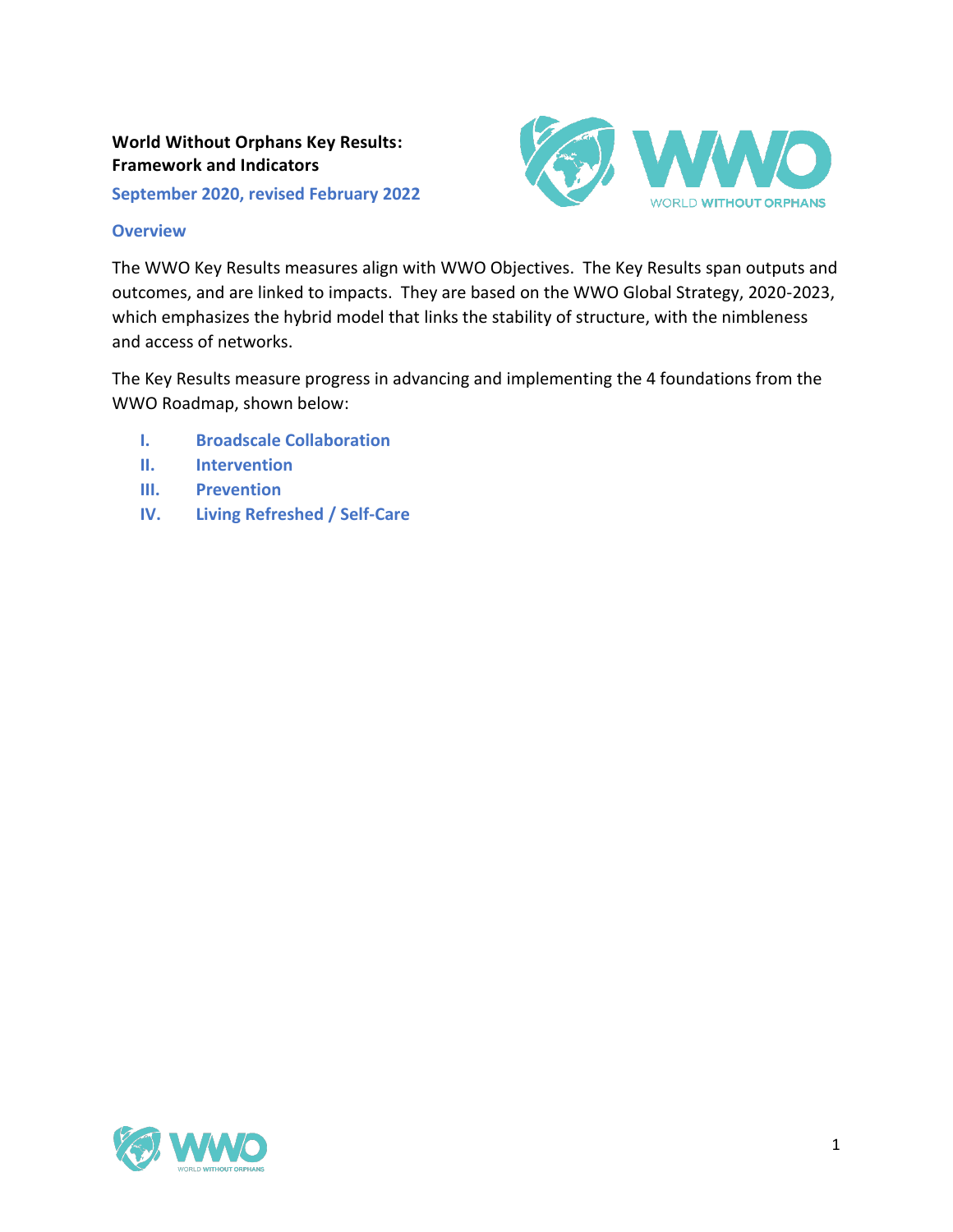# **I. Broadscale Collaboration**

**WWO NATIONAL TEAM COLLABORATION AND COORDINATION (adapted from P. 99, INSPIRE Indictors, Coordination)** [https://www.unicef.org/media/66896/file/INSPIRE-](https://www.unicef.org/media/66896/file/INSPIRE-IndicatorGuidance-ResultsFramework.pdf)[IndicatorGuidance-ResultsFramework.pdf](https://www.unicef.org/media/66896/file/INSPIRE-IndicatorGuidance-ResultsFramework.pdf)

**Purpose:** To measure WWO national collaboration and coordination to advance the WWO mission and the WWO Roadmap Foundations. Such collaboration is an intended result of the WWO strategy focused on broadscale collaboration, based on evidence that they catalyze coordinated national action.

**Data sources:** WWO National Facilitation Team (may be adapted for WWO Regional Team as well).

**Operational definition:** Existence of a (1) *functioning, (2) collaborative, (3) multi-sphere* 'National WWO Facilitation Team' tasked with developing national plans and strategies that support the WWO Mission, Vision, and Values. *'Functioning'* is defined as holding meetings at least twice in the calendar year, documented by meeting minutes that describe clearly defined action items as outcomes of the meeting, that are consistent with WWO DNA, and with the 4 foundations of the WWO Roadmap, including living refreshed/self-care. '*Collaborative'* includes those who represent churches and FBOs/NGOs, or subject matter experts, and may take various forms, including co-implementation of projects, partnerships, task forces, and/or coalitions. *Multi-sphere* facilitation teams include those embracing the WWO Vision and Mission and representing at least 3 of the following spheres - government, education, arts/entertainment, business, family, religion, and media/digital).

There is the also the intent that the National WWO Facilitation Team collaborates by partnering broadly across church networks, across faiths, across FBOs and NGOS, and across government sectors and national/regional/global stakeholders, such as United Nations agencies, academic organizations, donors, and/or the private sector.

### **World Without Orphans Collaboration questionnaire**

1. FUNCTIONING: Has your country convened and supported a multi-stakeholder national facilitation team meeting at least twice in the past 12 months to focus on growing in all 4 foundations of the WWO Roadmap, including collaboration, intervention, prevention, and living refreshed? *(yes/no) --* Functioning teams will record minutes that name clearly defined action items that were the outcome of each meeting.

2. COLLABORATIVE: Does the national facilitation team include faith leaders, FBO/NGO leaders, and is there shared implementation of activities that support orphaned and vulnerable children and families? *(yes/no) --* The national team will benefit from keeping a list of all organization or networks (agency/organization, focal point) involved.

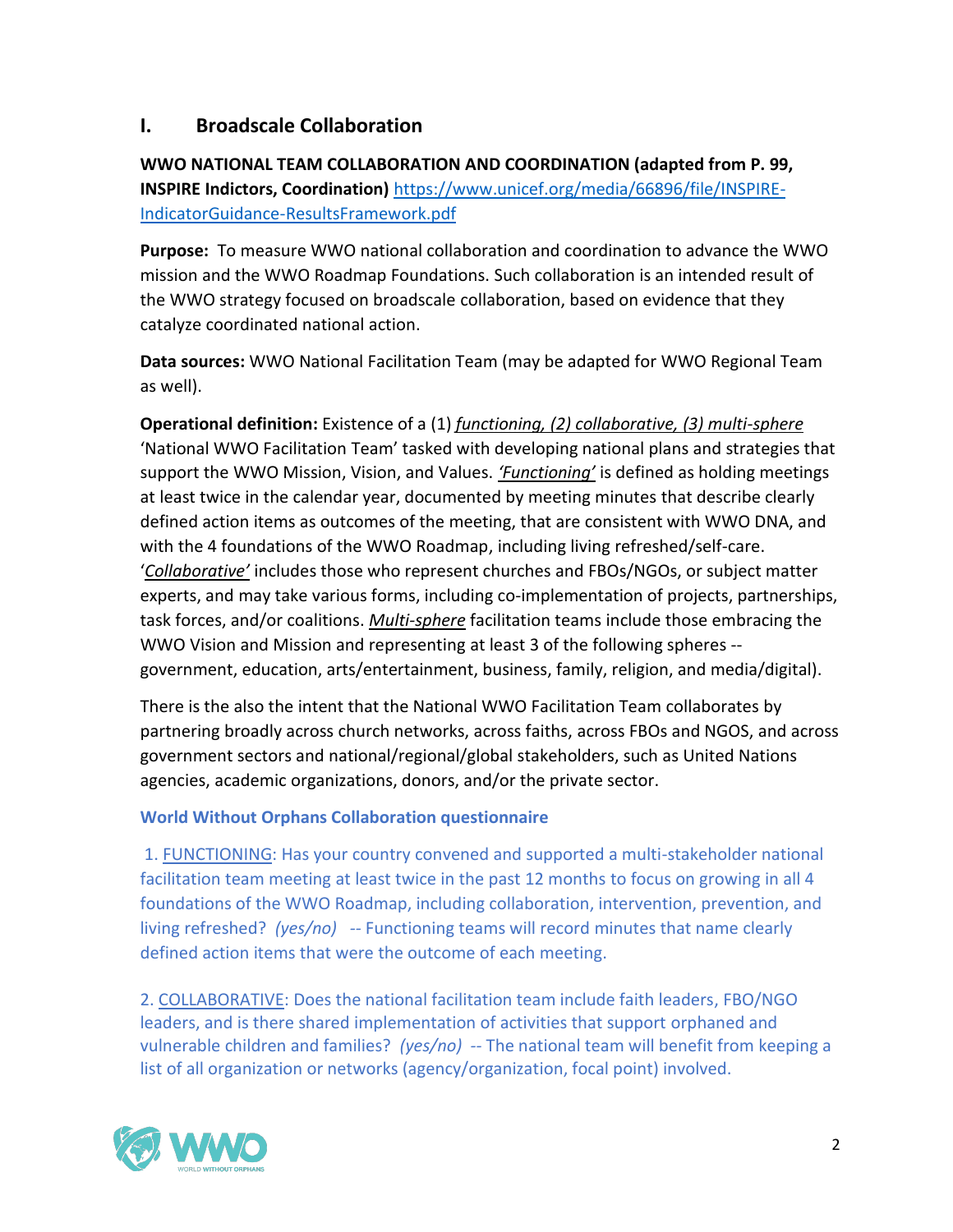3. MULTI-SPHERE: Does the team collaborate with a variety of stakeholders and actors, including at least three of the following spheres of influence: government, education, media, technology, business, family, youth, academics, donor groups, and businessmen? *(yes/no)*

-- Multi-sphere teams will list names of stakeholders involved (agency/organization and focal point).

**Method of computation -** A functioning national facilitation team exists and meets key criteria based on a qualitative assessment: (1) All three benchmark criteria met; (2) Partial – meets two benchmark criteria); (3) Limited – meets only one benchmark criterion; (4) Does not exist or meet any of the benchmark criteria.

# **II. Intervention**

**Purpose:** To measure WWO national team contributions to building the capacity of: 1) *leaders*, with a primary focus on leaders in the local church and a secondary focus on other practitioners or volunteers who support the WWO mission, vision and values; and of 2) *organizations*, including church infrastructures, local churches, FBO's, NGO's, and governments, to serve orphaned and vulnerable children and their parents and caregivers, using best practices as outlined in the WWO Roadmap. Additionally, impact measures include the numbers reached, for *orphaned and vulnerable children* and 4) *parents and caregivers.* 

Specifically, 'Intervention' measures focus on strengthening families by supporting reunification, and where reunification is not safe or possible, by supporting fostering and adoption. The aim is to document outputs, outcomes, and impacts, for transitioning children into safe and loving family-based care, using the principles of suitability and necessity.

**Data sources:** WWO National Facilitation Team and national-to-local faith leaders

**Operational definition:** Use of internationally-recognized best practices to build the capacity to deliver quality care and services based on the WWO Roadmap, that help transition vulnerable children into safe and loving families and support such families, for 1) leaders (as above) and 2) organizations (as above). Such leaders and organizations will then demonstrate they are actually able to reach vulnerable children and their parents and caregivers with quality care and services.

#### **World Without Orphans Intervention questions**

1. How many children received transitional care services, including wrap-around services, after capacity buliding through WWO local church ministries or WWO network collaborators? *(total number of children)*

2. How many parents or caregivers received support for transitioning children into safe and loving families or supporting their ability to remain in safe and loving families, after capacity

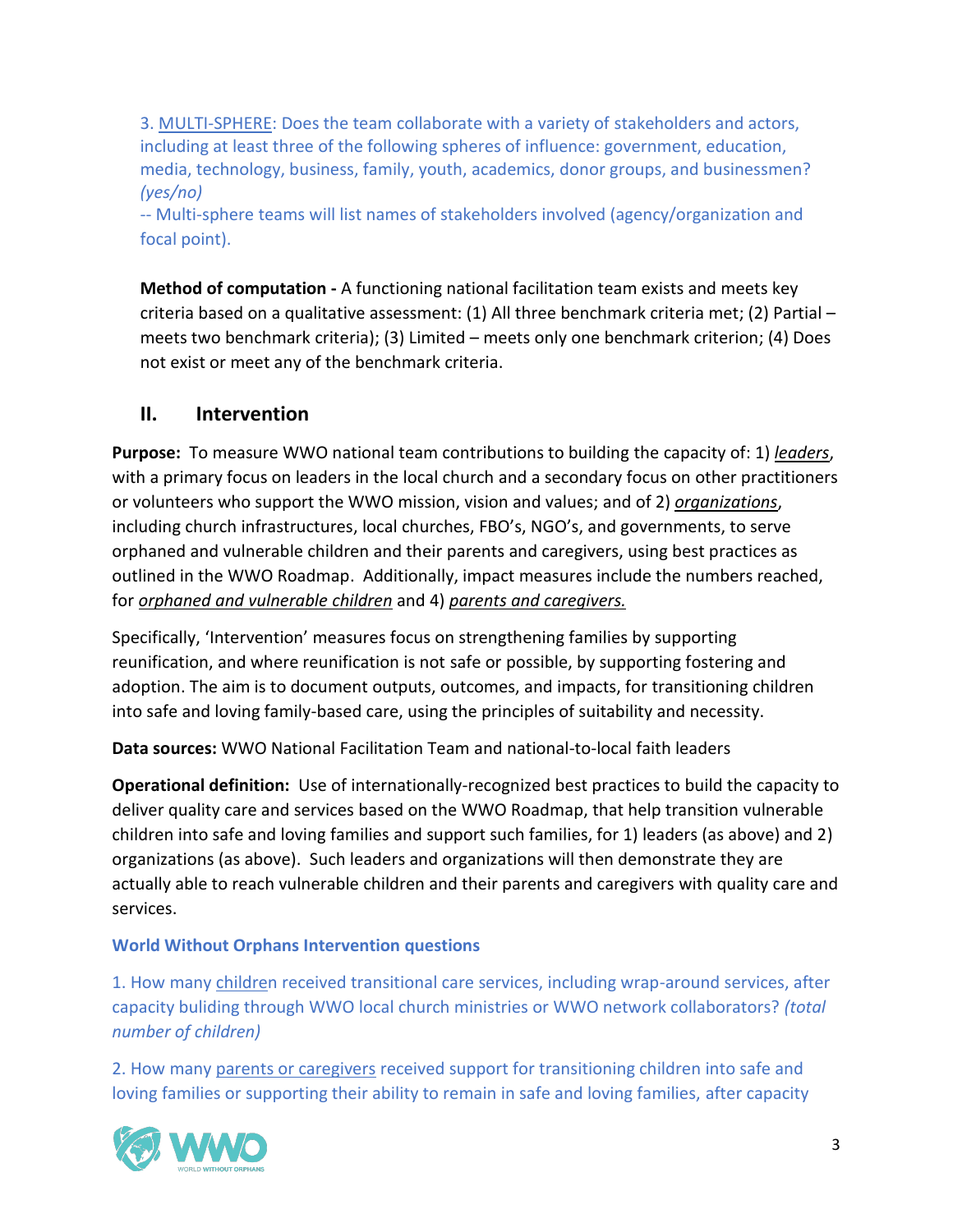building through WWO local church ministries or WWO network collaborators? *(total number of parents/caregivers)*

3. How many *leaders*, including volunteers, practitioners, advocates, champions, or providers were trained in delivering quality transition/intervention family-based care services consistent with the WWO Roadmap, including support services, to vulnerable children and their families? *(total number of leaders)*

4. What was the number of organizations, by type of organization (church, FBO, etc., as above) that received training to strenthen their capacity to deliver transitional family-based care, consistent with the WWO Roadmap? *(total number of organizations)? And,* how many different trainings were received *(total number of trainings)*

**Method of computation –** Answers for each question above are quantitative and represented as simple sums.

# **III. Prevention**

**Purpose:** To measure WWO national team contributions to building the capacity of: 1) *leaders*, with a primary focus on leaders in the local church and secondary focus on other practitioners or volunteers who support the WWO mission, vision and values; and 2) *organizations*, including church structures, local churches, FBO's, NGO's, and governments, to serve orphaned and vulnerable children and their parents/caregivers, using best practices as in the WWO Roadmap. Additionally, impact measures include the numbers reached, for *orphaned and vulnerable children* and *parents and caregivers.* 

Specifically, 'Prevention' measures focus on using the best available evidence to prevent and respond to violence and abuse for those children living in vulnerable families, as these factors are key drivers of orphanhood, , outcomes, and impacts, for programs and policies that both vulnerability, and institutionalization of children. The aim is to document outputs prevent violence and abuse before it happens, and also promote early response for children who are victims of violence and abuse in their own homes and communities.

**Data sources:** WWO National Facilitation Team and national-to-local faith leaders

**Operational definition:** Use of internationally-recognized best practices to build the capacity to deliver quality programs and practices based on the WWO Roadmap, to help advance prevention of sexual, physical and emotional violence, and early response for those children that are victims of such violence in their families and/or communities. The 'Prevention' programs and policies are based on 7 evidence-based strategies for preventing violence and vulnerability. The aim is training in each strategy to help children grow up in safe, stable and nurturing families and relationships, and to grow up protected from violence and abuse. WWO

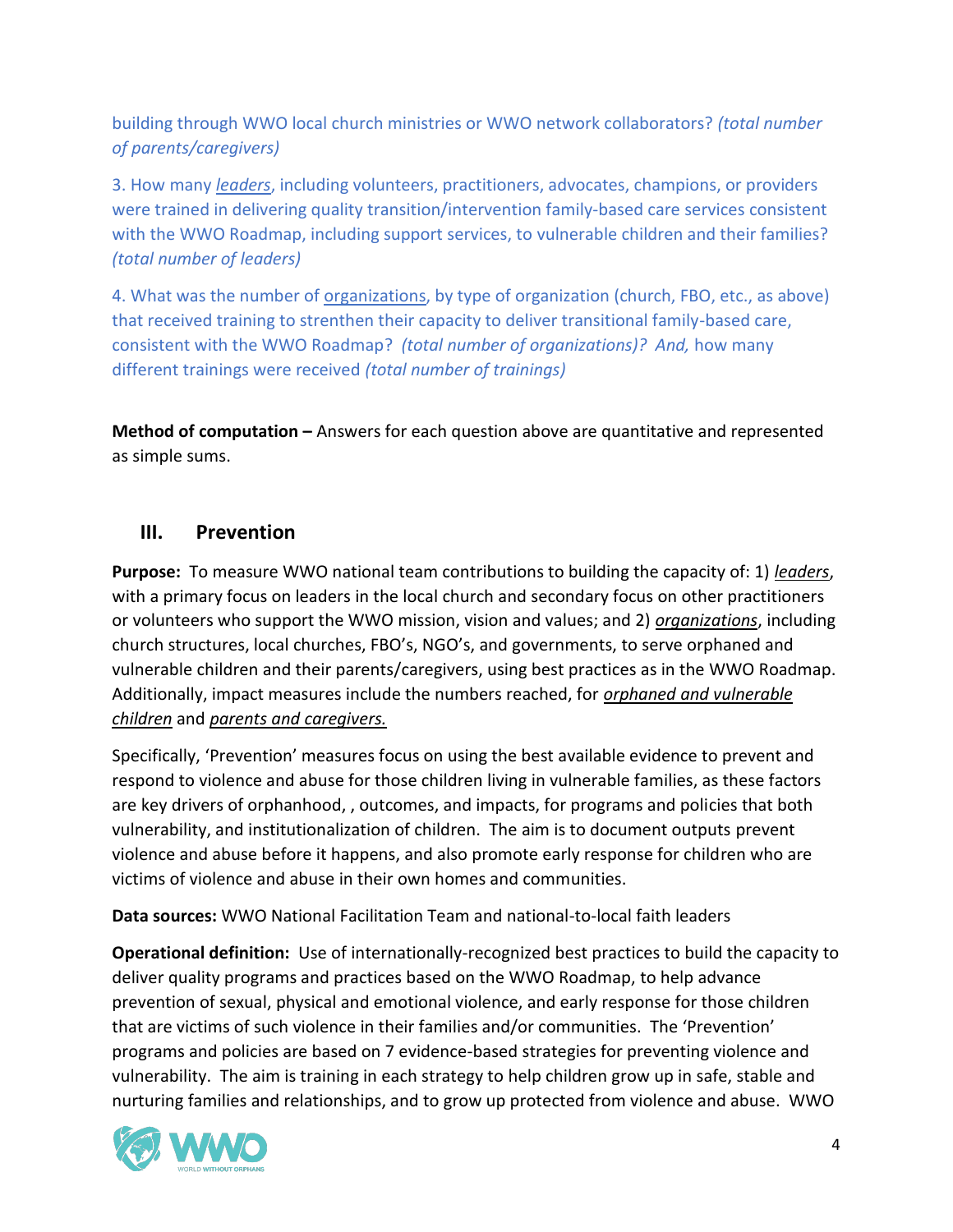collaborative networks and WWO Roadmap trainings will serve 1) leaders (as above) and 2) organizations (as above). Such leaders and organizations will then demonstrate they are actually able to reach vulnerable children and their parents and caregivers with quality care and services in the area of 'Prevention'.

#### **World Without Orphans Prevention questions**

1. How many children were served through evidence-based prevention programs and services using the WWO Roadmap 7 strategies (Implement protective policies, Norms that protect children, Safe environments, Parenting and caregiver support, Income strengthening, Response services, Education and life skills), after capacity buliding through WWO local church ministries or WWO network collaborators? *(total number of children, along with disaggregation by number of programs received (1, 2, 3+)*

2. How many parents and caregivers were served thorugh evidence-based prevention programs and services using the WWO Roadmap 7 strategies (Implement protective policies, Norms that protect children, Safe environments, Parenting and caregiver support, Income strengthening, Response services, Education and life skills), after capacity building through WWO local church ministries or WWO network collaborators? *(total number of parents/caregivers, along with disaggregation by number of programs received (1, 2, 3+)*

3. How many *leaders*, including volunteers, practitioners, advocates, champions, or providers were trained in delivering quality evidence-based prevention program training in one or more of the WWO Roadmap 7 strategies, to protect children from violence and vulnerability? *(total number of leaders)*

4. What number of organizations, by type of organization (church, FBO, etc., as above) received training to strenthen their capacity to deliver evidence based prevention programs in one or more of the WWO Roadmap 7 strategies? *(total number of organizations)? And,* how many different trainings were received *(total number of trainings) And, how many strategies were covered (total number).*

**Method of computation –** Answers for each question above are quantitative and represented as simple sums for that one question.

# **IV. Living Refreshed / Self-Care** (brief survey widely used across a range of languages and cultures – see reference below)

**Purpose:** To measure WWO national team contributions to supporting spiritual, relational, and practical self-care, so that those called to help call and equip others in solving their own nation's orphaned and vulnerable children's problem, will themselves live as beloved sons and daughters of their heavenly Father. In so doing, they themselves will be protected from burnout and also be better equipped and protected as they love and serve others.

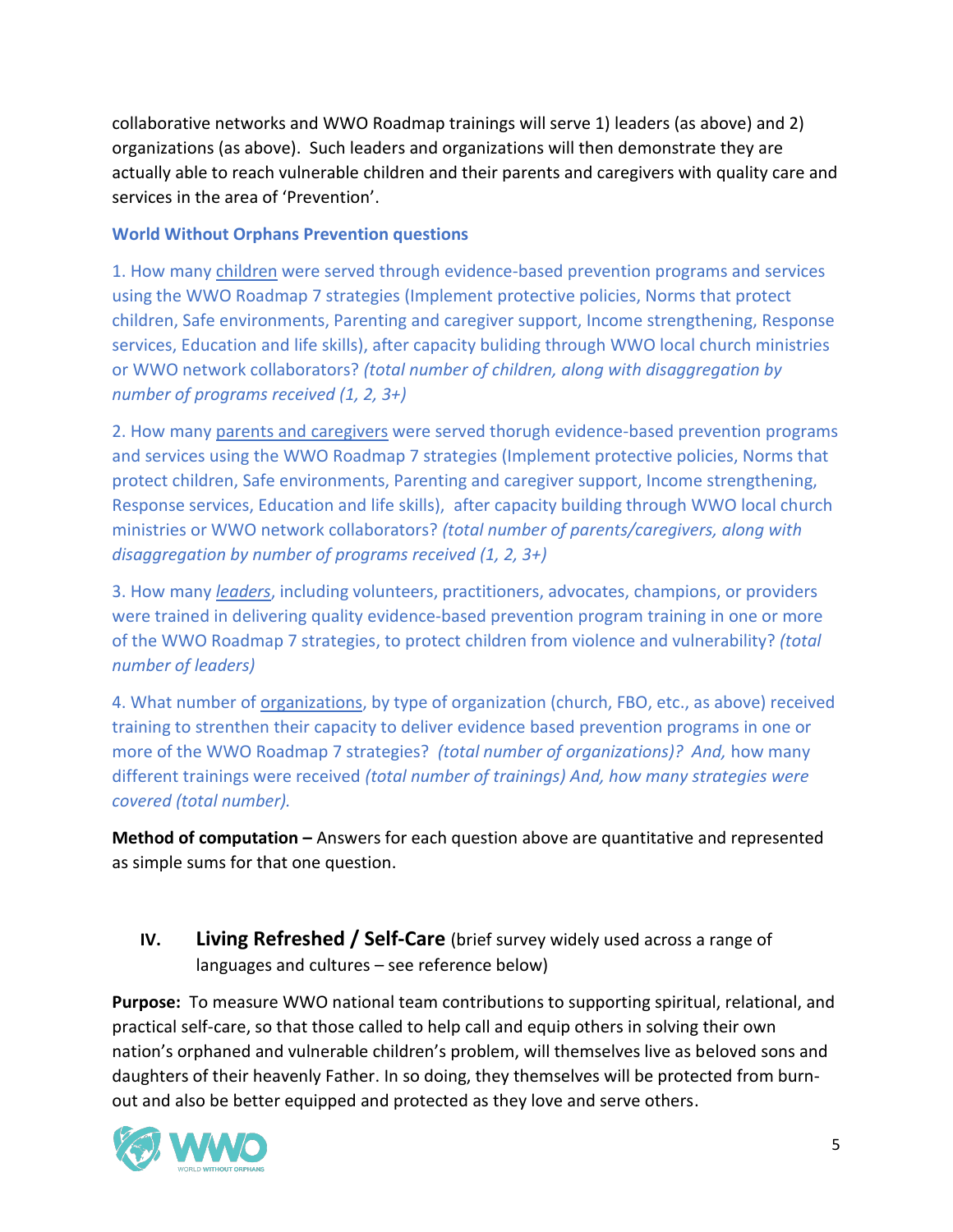**Data sources:** WWO National Facilitation Team, national-to-local faith leaders, as well as Global and Regional Teams

**Operational definition:** Use of standard survey questions to measure 1) closeness with God as a key indicator of *spiritual self-care*; 2) overall resilience as a measure of *practical self-care*. The WWO Global team developed key measures of *relational self-care*, based on the WWO Roadmap and expert opinion.

**World Without Orphans Spiritual Self-care Questions –**

 *During the past 6 months, how often have you:*

- 1. Experienced the presence and power of God in the ordinary? *never, sometimes, often, frequently, and always*
- 2. Observed the presence and power of God in your closest relationships? *never, sometimes, often, frequently, and always*
- 3. Consciously practiced discerning the presence and power of God (through Scripture, worship, prayer, mediation, journaling, or other ways)? *never, sometimes, often, frequently, and always*
- 4. Felt God's grace and God's love for you as you are, apart from any accomplishments or good works? *never, sometimes, often, frequently, and always*
- 5. Felt that events were unfolding according to God's intent? *never, sometimes, often, frequently, and always*

*Scoring: each question scored as 1-5, with 5 as high; Then total of each response is summed as a composite measure.* Source: "Closeness to God among those doing God's work" (Duke Divinity School) [https://divinity.duke.edu/sites/divinity.duke.edu/files/documents/chi/Closeness%20t](https://divinity.duke.edu/sites/divinity.duke.edu/files/documents/chi/Closeness%20to%20God%20Among%20Those%20Doing%20God%27s%20Work_formatted.pdf) [o%20God%20Among%20Those%20Doing%20God%27s%20Work\\_formatted.pdf](https://divinity.duke.edu/sites/divinity.duke.edu/files/documents/chi/Closeness%20to%20God%20Among%20Those%20Doing%20God%27s%20Work_formatted.pdf)

# **World Without Orphans Relational Self-Care Questions**

1. Do you a close mutual friendship (of the same gender) with at least one person that you can talk with regularly (at least once a month) in a way that is vulnerable, transparent, and real, about how you are doing?

*Yes/ No*

- 2. Do you have someone in your life who deliberately cares for your spiritual well-being, including someone who prays for you regularly? *Yes/No*
- 3. Do you have someone you can pray with anytime you need to pray together with someone else?

*Yes/No*

- 4. Do you have at least 2 people you could call in the middle of the night if you needed help? *Yes/No*
- 5. Can you name 2 people who refresh your soul by pouring into you? *Yes/No*